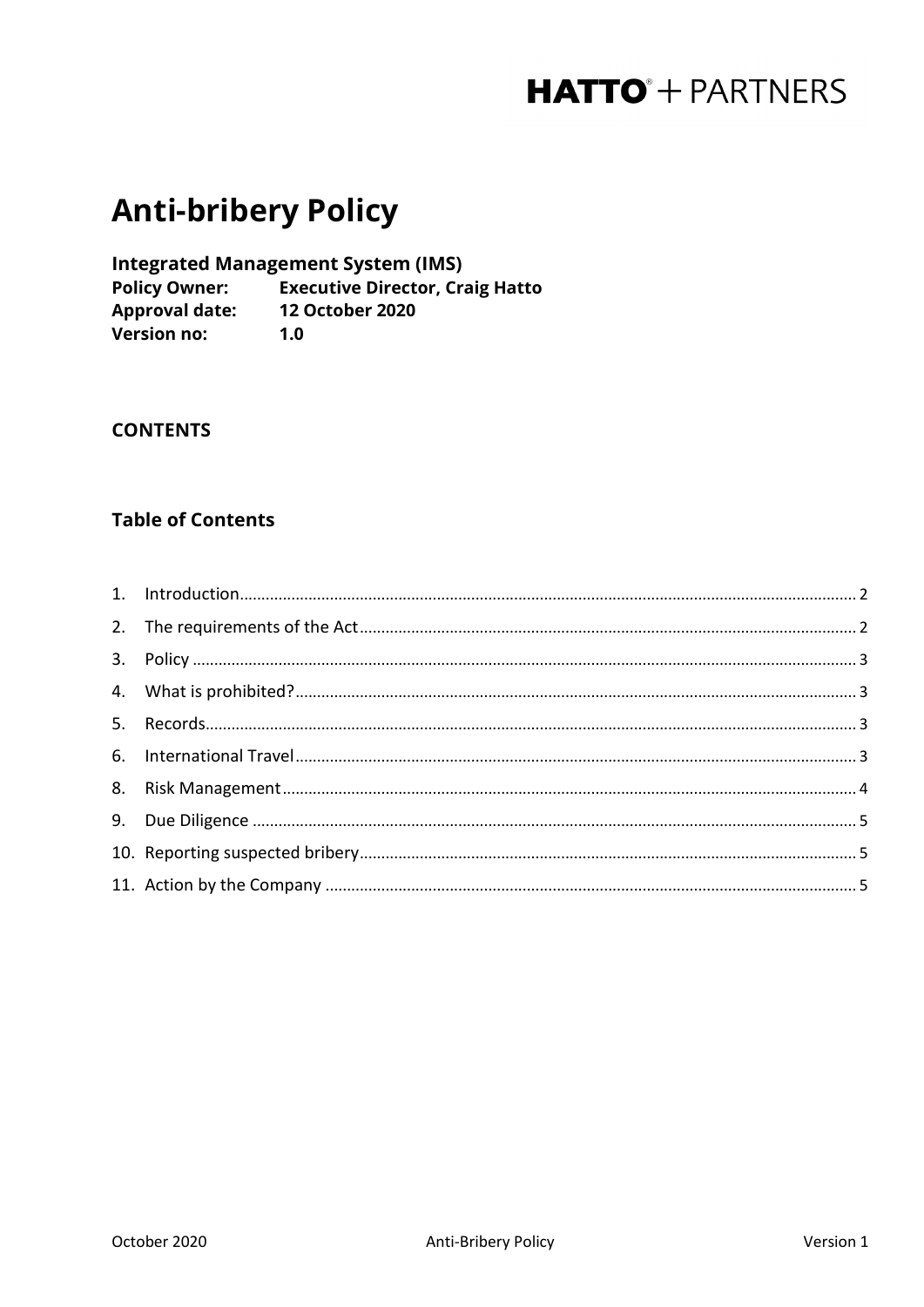## <span id="page-1-0"></span>**1. Introduction**

Hatto + Partners ("Hatto Limited" or "the Company") is committed to the highest standards of ethical conduct and integrity in its business activities globally. This policy outlines the Company's position on preventing and prohibiting bribery, in accordance with the UK Bribery Act 2010 ("the Act"); the Act brings the UK into line with its obligations under the 1997 OECD Convention on Combating Bribery, so is a sound basis for policy applicable to all staff across the globe.

### <span id="page-1-1"></span>**2. The requirements of the Act**

- 2.1 The Act came into force on 1 July 2011. This policy covers:
	- the main areas of liability under the Act;
	- the responsibilities of employees and associated persons acting for, or on behalf of, the Company; and
	- the consequences of any breaches of this policy.

An "associated person" is someone who performs services for or on behalf of the Company in any capacity. This could be an agent or a subsidiary and includes freelancers.

- 2.2 There are four key offences:
	- bribery of another person
	- accepting a bribe
	- bribing a foreign official
	- failing to prevent bribery.
- 2.3 Under the Act, a bribe is a financial or other type of advantage that is offered or requested with the:
	- intention of inducing or rewarding improper performance of a function or activity; or
	- knowledge or belief that accepting such a reward would constitute the improper performance of such a function or activity. "Improper performance" occurs when the person responsible for an activity is expected to act in good faith or impartially, or in accordance with a position of trust, and fails to do so.
- 2.4 The first three offences set out in 2.2 apply to individuals, who can be sentenced to prison terms as well as incurring fines. A person can be guilty of an offence under the Act even if the offence is committed abroad if the individual has a close connection with the UK. A person has such a connection if he is a British citizen or is ordinarily resident in the UK or if he falls within any one of the other seven categories set out in section 12(4) of the Act.
- 2.5 The fourth offence set out in 2.2 applies to a commercial organisation. A criminal offence will be committed under the Act if:
	- an employee or associated person acting for, or on behalf of, the Company offers, promises, gives, requests, receives or agrees to receive bribes; and
	- the Company does not have the defence that it has adequate procedures in place to prevent bribery by its employees or associated persons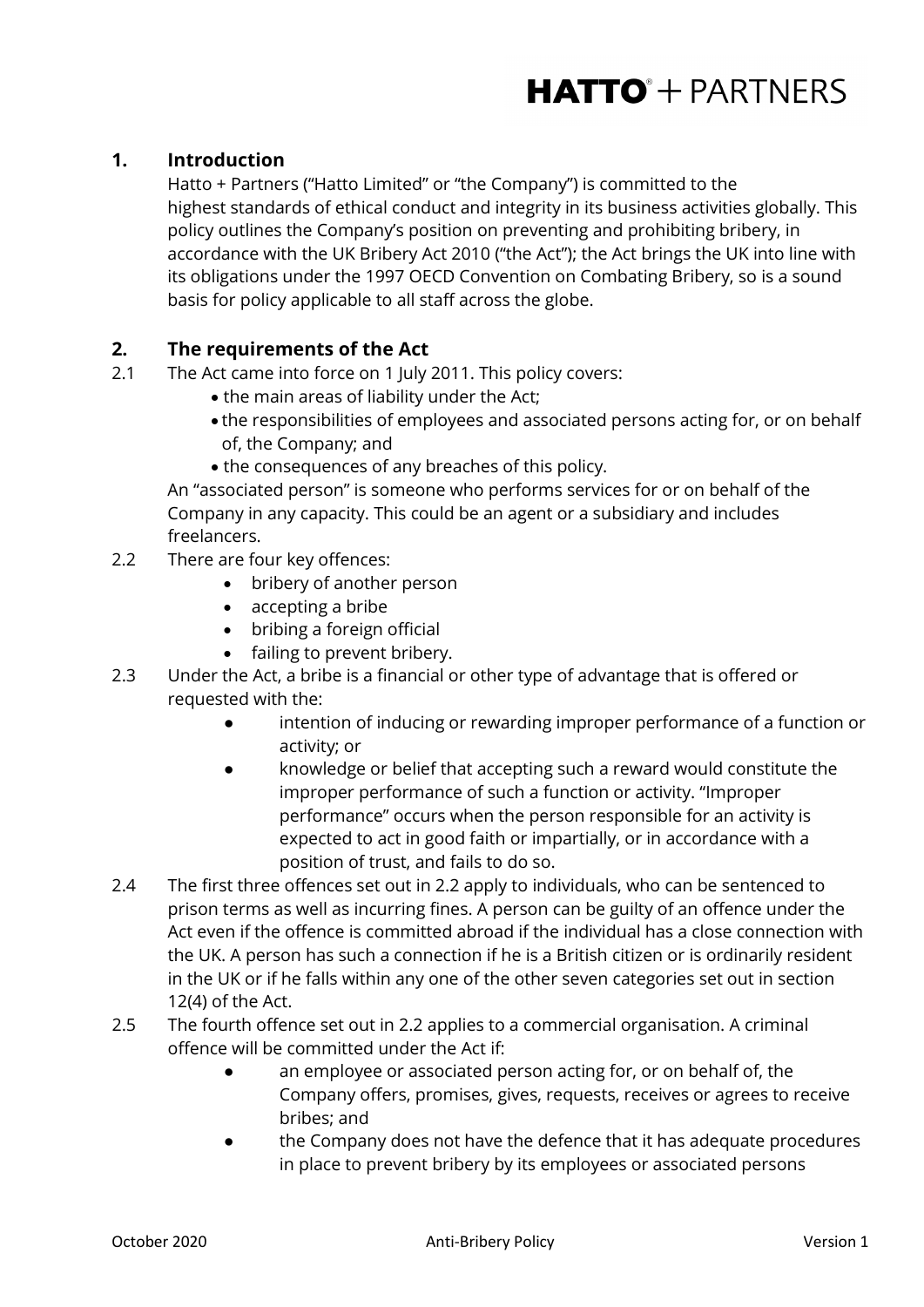## <span id="page-2-0"></span>**3. Policy**

The Company will not tolerate any form of bribery by, or of, its employees, agents or consultants or any person or body acting on its behalf. Senior management is committed to implementing effective measures to prevent, monitor and eliminate bribery. Accordingly, the Board of Directors of the Company has adopted this policy. All employees and associated persons are required to comply with this policy, in accordance with the Act.

### <span id="page-2-1"></span>**4. What is prohibited?**

- 4.1 Hatto + Partners prohibits employees or associated persons from offering, promising, giving, soliciting or accepting any bribe. The bribe might be cash, a gift or other inducement to, or from, any person or company, regardless of the global location of the employee or associated person. The bribe might be made to ensure that a person or company improperly performs duties or functions (for example, by not acting impartially or in good faith or in accordance with their position of trust) to gain any commercial, contractual or regulatory advantage for the Company in either obtaining or maintaining Company business, or to gain any personal advantage, financial or otherwise, for the individual or anyone connected with the individual.
- 4.2 This prohibition also applies to indirect contributions, payments or gifts made in any manner as an inducement or reward for improper performance, for example through consultants, contractors or sub-contractors, agents or sub-agents, sponsors or subsponsors, joint-venture partners, advisors, customers, suppliers or other third parties.

#### <span id="page-2-2"></span>**5. Records**

- 5.1 Employees and, where applicable, associated persons, are required to take particular care to ensure that all company records are accurately maintained in relation to any contracts or business activities, including financial invoices and all payment transactions with clients, suppliers and public officials.
- 5.2 Employees and associated persons are required to keep accurate, detailed and up-todate records of all corporate hospitality, entertainment or gifts accepted or offered.

#### <span id="page-2-3"></span>**6. International Travel**

Employees working outside their principal place of work may be at greater risk of being exposed to bribery or unethical business conduct. Employees and associated persons should be extra vigilant when conducting international business. Any suspicious circumstances should be reported as outlined in section 9 of this policy.

#### **7. Corporate entertainment, gifts, hospitality and promotional expenditure**

- 7.1 The Company permits corporate entertainment, gifts, hospitality and promotional expenditure that is undertaken:
	- for the purpose of establishing or maintaining good business relationships
	- to improve the image and reputation of the Company; or
	- to present the Company's services effectively; provided that it is: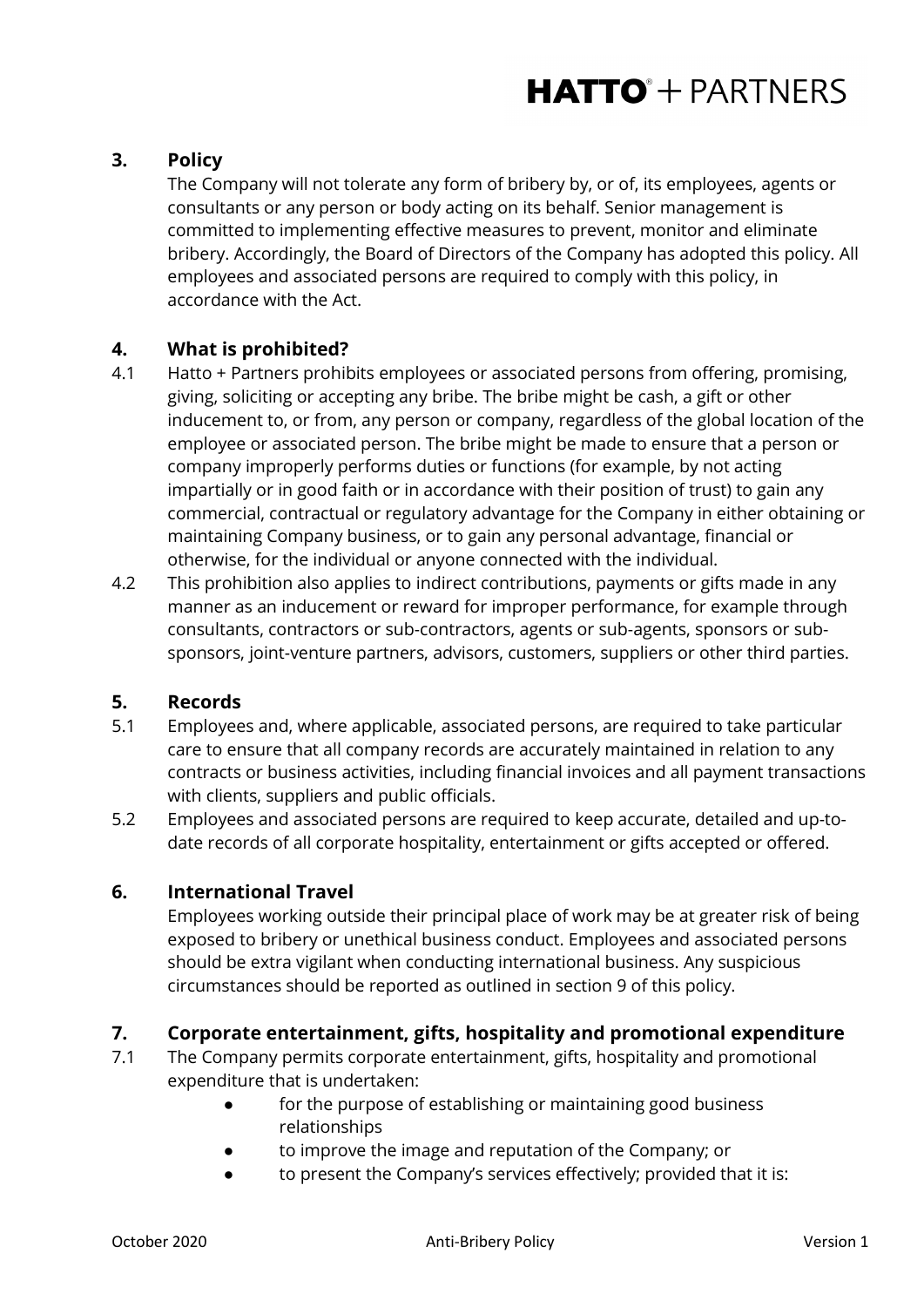- o arranged in good faith
- o not offered, promised or accepted to secure an advantage for the Company or any of its employees or associated persons or to influence the impartiality of the recipient
- o transparent
- o approved in advance
- 7.2 Before offering or accepting hospitality (other than a simple meal not exceeding the equivalent of £70 / US\$100 per head), a member of staff should seek approval for the proposed hospitality from their head of department. Once this approval has been given, the member of staff should then record details of the proposed hospitality on the Record of hospitality, entertainment, gifts and charitable donations form (available on the intranet) indicating the name of manager that gave the approval.
- 7.3 The Company will authorise and reimburse only reasonable, appropriate and proportionate entertainment and promotional expenditure. All expenses claims for entertaining must include details of all individuals (from both parties) who participated in the entertainment. The Company will approve business entertainment proposals only if they demonstrate a clear business objective and are appropriate for the nature of the business relationship. The Company will not approve business entertainment where it considers that a conflict of interest may arise or where it could be perceived that undue influence or a particular business benefit was being sought (for example, prior to a tendering exercise).
- 7.4 The Company considers that charitable giving can form part of its wider commitment and responsibility to the community. Private donations to charity by members of staff are not the concern of the Company and do not need to be reported. However, any fundraising events involving employees will require clearance. The Company does not make donations to any political party.
- 7.7 Members of staff may not have any dealing with a third party with whom the Company has a business connection whereby that member of staff or a friend or relative might gain an advantage in return for some business advantage for that third party.

#### <span id="page-3-0"></span>**8. Risk Management**

The Company will:

- regularly monitor corporate entertainment, gifts, hospitality and promotional expenditure activity
- regularly monitor "at risk" employees and associated persons
- regularly communicate with "at risk" employees and associated persons
- undertake extensive due diligence of third parties and associated persons; and
- communicate its zero-tolerance approach to bribery to third parties, including actual and prospective customers, suppliers and joint-venture partners